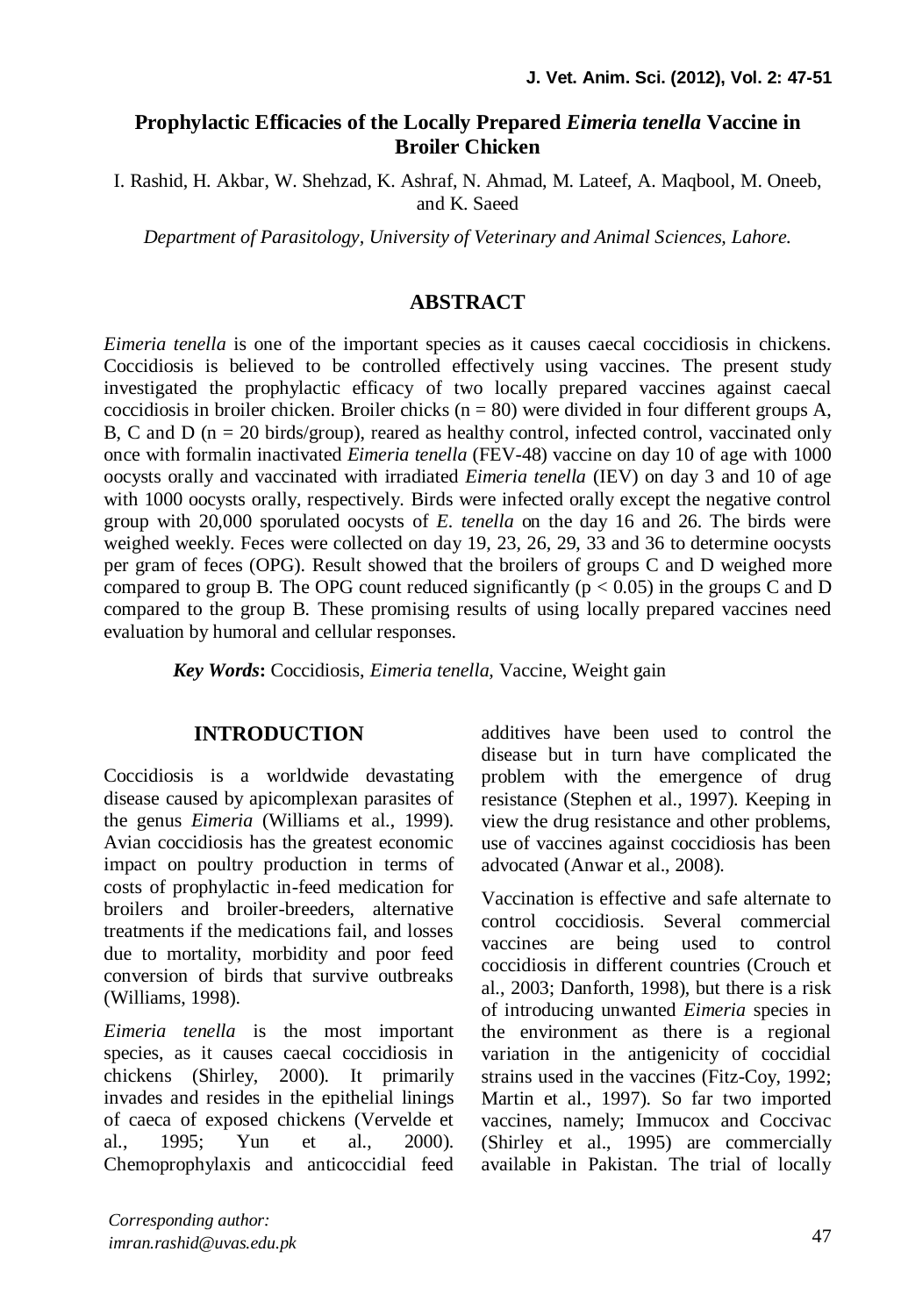prepared vaccine (Eimeria vaccine) has also been conducted [\(Hashmi et al., 1994\)](#page-3-9) to control the said disease in birds. Locally prepared vaccine has been found to be equally effective compared with imported vaccines [\(Hashmi et al., 1994\)](#page-3-9). The present study, therefore, was designed to investigate the efficacy of two locally prepared anticoccidal vaccines (Formalinized Oocysts; Irradiated Oocysts) on weight gain and oocyst counts (OPG) in broiler chicken.

## **MATERIALS AND METHODS**

### **Experimental Animals**

Eighty day-old broiler chicks (Hubbard) were purchased from a local hatchery. The chicks were reared under standard hygienic conditions at the University of Veterinary and Animal Sciences, Lahore on deep litter system. Birds were fed ad libitum a commercial diet free of coccidiostat (Kashmir Feed Mill Limited, Lahore). The birds were vaccinated against New Castle Disease (ND) on day 1 and 21.

## **Collection and Sporulation of Oocysts**

Oocysts for experimental infection were isolated from the caeca of naturally infected chickens brought to the University Diagnostic Laboratory. The oocytes were sporulated as described earlier [\(Rashid et al.,](#page-3-10)  [2009\)](#page-3-10).

### **Vaccine Preparation**

Formalin treated *E. tenella* vaccine, namely FEV-48, was prepared by a method as described elsewhere [\(Hashmi et al., 1994\)](#page-3-9). Briefly, the sporulated oocysts were treated with 3 % formalin for 48 hours. The oocysts were washed properly and stored in normal saline solution. Likewise, the irradiated vaccine (IEV vaccine) was prepared by exposing the sporulated oocysts to X-rays @ 40 MAS/50KV for 0.16 second from distance of 100 cm.

### **Experimental Design**

On day 3, the birds were randomly divided into four groups (A, B, C and D), each containing 20 birds. Group A was reared as non-infected, non-medicated control group. Group B was kept as infected, nonmedicated control group. The birds of group C were vaccinated once orally with FEV-48 on day 10 with 1,000 oocysts. The group D of birds was vaccinated orally with IEV on day 3 and 10 with 1,000 oocysts. All birds except of group A were experimentally infected orally with 20,000 sporulated oocysts of *E. tenella* on day 16 and 26. The efficacy of each vaccine was assessed in terms of weight gain and reduction in the ova of oocytes.

The birds were weighed on day 19, 23, 26, 29, 33 and 36 to record the weight gain. Oocysts per gram (OPG) counts of feces was carried out on day 3, 7 and 10 post-infection using a McMaster Egg Counting technique [\(Anonymous, 1986\)](#page-3-11).

### **Statistical Analysis**

Comparisons of quantitative values in the different groups were performed using the ANOVA test, after checking the homogeneity of variances. Comparisons between groups were performed by Tukey test, considered significant at  $< 5\%$  (p  $<$ 0.05). All statistical estimates were made using the statistical package GraphPad Prism5.0® (GraphPad Software, Inc., San Diego, CA, USA).

## **RESULTS AND DISCUSSION**

The current study was conducted in broiler chicks to evaluate the prophylactic efficacy of locally prepared formalin treated or irradiated *Eimeria tenella* vaccines.

Coccidiosis in chickens can be controlled effectively through the use of vaccination strategy. However, there is likelihood of introducing unwanted *Eimeria* species into the environment by the use of imported vaccines as there is a regional variation in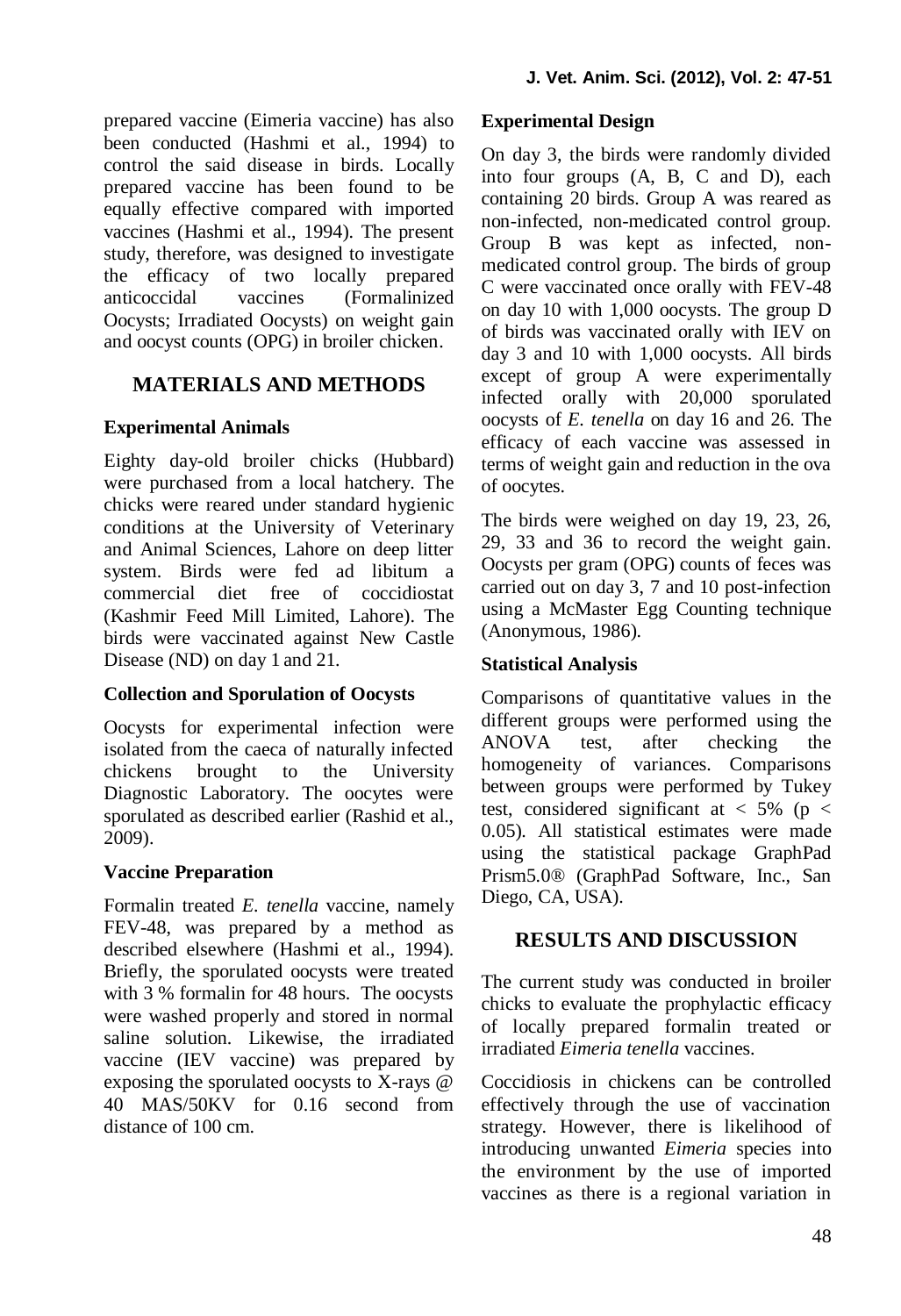the antigenicity of coccidial strains [\(Fitz-](#page-3-6)[Coy, 1992;](#page-3-6) [Martin et al., 1997\)](#page-3-7). Previously our laboratory tested a locally prepared anticoccidial vaccine against Eimeria in chickens and found it to be equally effective compared with imported vaccines [\(Hashmi](#page-3-9)  [et al., 1994\)](#page-3-9).

The prophylactic effect of FEV-48 and IEV vaccines on body weight gain is shown in Figure 1. Maximum mean weight of noninfected healthy chicks (group A) was 1,064g and the mean weight of other groups remained under this limit. The Group B (infected control) birds showed only 67.80% body weight gain. The birds of Groups C (FEV-48-vaccinated) and D (IEVvaccinated) showed 70.2% and 70.3% increase in body weight gain respectively at the end of the experiment.

The prophylactic effect of FEV-48 and IEV vaccines on OPG counts is shown in Figure 2. In Group A, no oocyte was detected. In group B, OPG ranged between 5,000 to 395,000. In Group C, the infection remained under 1,000 OPG counts up to day 24, rose to the peak of 38,000 on day 26 and declined to 7,500 on day 29 which again reached the peak of 125000 on day 33 that was due to additive effect of challenge infection. On day 36, the OPG count declined to 53,000 showing the development of immunity. The OPG ranged between 0 and 1,25,000 in this group. However, up to day 29 the infection remained at moderate level and no mortality occurred in this group. The significant ( $p <$ 0.05) reduction of OPG was observed in the group C compared to the group B. The results are substantiated with Hashmi et al., (1994), Rashid et al., (1998), Ashraf (1999). They used formalin treated locally prepared vaccine on day 3 and 10. They claimed that the vaccine showed greater resistance to primary and challenge infections as compared to other remedial measures. In the present study, if the vaccine could have been administered on day 3 as well, the results would have been far better.

The birds of group D were orally administered with locally prepared IEV vaccine on day 3 and 10. The OPG counts in this group ranged from 0 to 37,000. On day 23, the OPG count declined to 0 which again rose to 37,000. On day 36, it returned to 18,000. The significant ( $p < 0.05$ ) reduction in OPG count was observed in the group D compared to the group B (positive control). The finding of the present study is closely correlated with Afzal (2001) who reported that irradiated *Eimeria* Vaccine (IEV) was quite efficient in controlling caecal coccidiosis in broilers. Blake et al., (2005) reported that sporulated Eimerial oocysts were consistently capable of stimulating immunity in broilers when are experimentally infected with 100 oocysts of a homologous strain [\(Blake et al., 2005\)](#page-3-12).

In conclusion, both locally prepared vaccines proved effective in reducing the OPG count. However, the efficacy of these vaccines may be further studied to evaluate their impact on humoral and cellular immune responses.



**Figure 1** Body weight gain in broilers on different days



**Figure 2** OPG count of Eimeria in broilers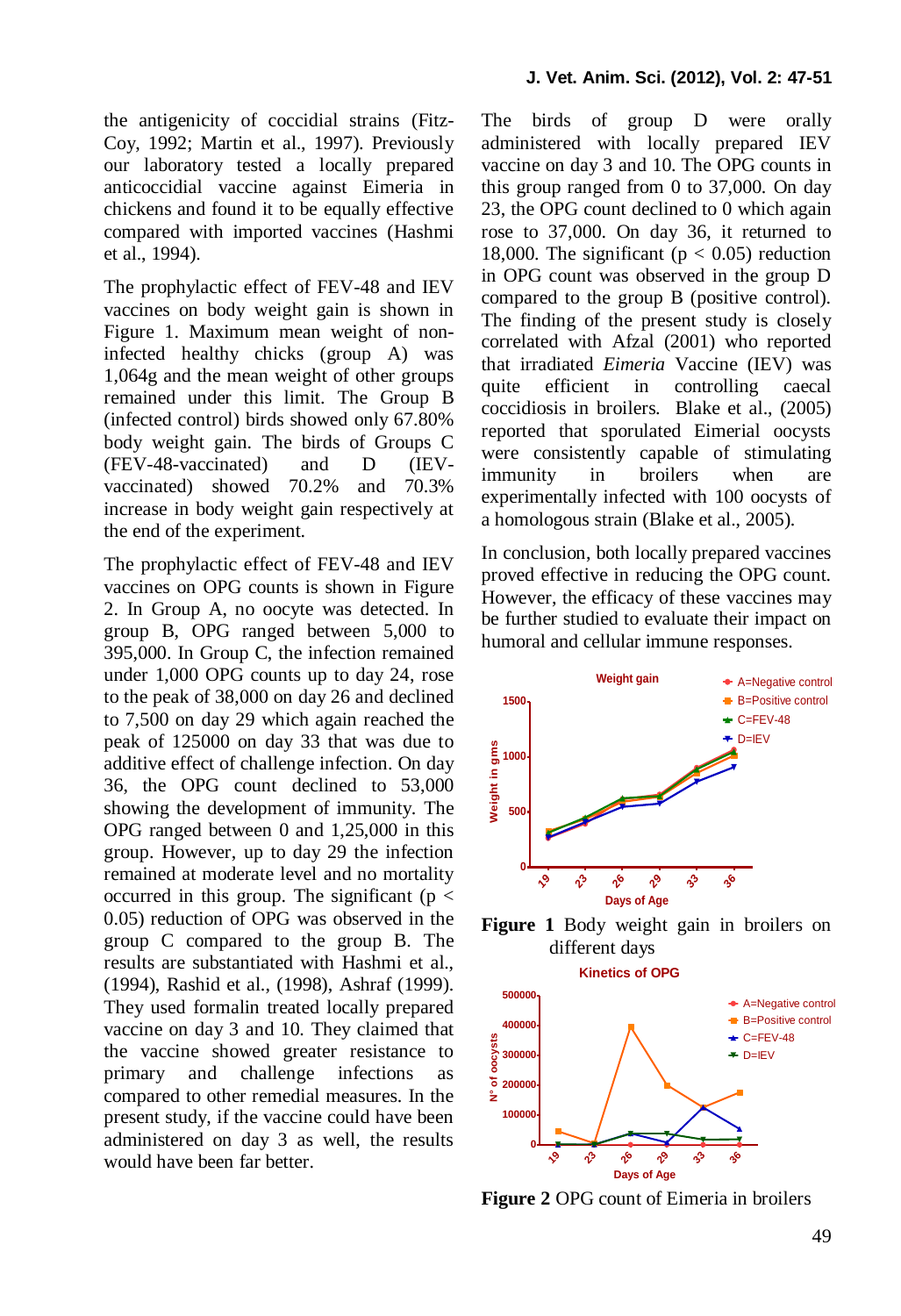#### **REFERENCES**

- Afzal, M., M. A. Munir, K. Muhammad, and H. A. Hashmi. 2000. Immuno-prophylaxis against coccidiosis in broilers. *Proceeding 32nd All Pak Science Conference*. Azad Kashmir, pp: 16.
- Afzal, M. N. 2001. Biocontrol of caecal coccidiosis in broilers. M.Sc. (Hons) Thesis, University of Agriculture, Faisalabad.
- <span id="page-3-11"></span>Anonymous, 1986. In: *Manual of Veterinary Parasitological Techniques.* Ministry of Agriculture, Fisheries and Food, UK. pp: 88-89.
- <span id="page-3-3"></span>Anwar, M. I., M. Akhtar, I. Hussain, A. U. Haq, F. Muhammad, M. A. Hafeez, M. S. Mahmood, and S. Bashir. 2008. Field evaluation of *Eimeria tenella* (local isolates) gametocytes vaccine and its comparative efficacy with imported live vaccine, LivaCox. *Parasitology Research,* 104: 135-143.
- Ashraf, M. H. 1999. Comparative efficacy of different commercially available feed<br>additive anti coccidals and other additive anti coccidals and other prophylactic measure against coccidiosis in broilers. M.Sc. Thesis Department of Animal Nutrition, College of Veterinary Sciences, Lahore-Pakistan.
- <span id="page-3-12"></span>Blake, D. P., P. Hesketh, A. Archer, F. Carroll, M. W. Shirley, and A. L. Smith. 2005. The influence of immunizing dose size and schedule on immunity to subsequent challenge with antigenically distinct strains of *Eimeria maxima. Avian Pathology,* 34: 489-494.
- <span id="page-3-4"></span>Crouch, C. F., S. J. Andrews, R. G. Ward, and M. J. Francis. 2003. Protective efficacy of a live attenuated anti-coccidial vaccine administered to 1-day-old chickens. *Avian Pathology,* 32: 297-304.
- <span id="page-3-5"></span>Danforth, H. D. 1998. Use of live oocyst vaccines in the control of avian coccidiosis: experimental studies and field trials. *International Journal for Parasitology,* 28: 1099-1109.
- <span id="page-3-6"></span>Fitz-Coy, S. H. 1992. Antigenic variation among strains of *Eimeria maxima* and *E. tenella* of the chicken. *Avian Diseases,* 36: 40-43.
- <span id="page-3-9"></span>Hashmi, H., N. J. Issot, and A. Maqbool. 1994. Experimental induction of coccidiosis in broiler chicks with *Eimeria tenella* and comparative efficacy of different prophylactic measures against the disease. *Journal of Animal Health and Production,* 14: 55-63.
- <span id="page-3-7"></span>Martin, A. G., H. D. Danforth, J. R. Barta, and M. A. Fernando. 1997. Analysis of immunological cross-protection and sensitivities to anticoccidial drugs among five geographical and temporal strains of *Eimeria maxima*. *International Journal for Parasitology,* 27: 527-533.
- Rashid, J., A. A. Nasir, S. A. Khan and A. Rabbani. 1998. Effect of live coccidial vaccine on growth traits and immune response in broiler chickens. *Int. Seminar on Microbial Disease of Livestock and Poultry*. 21: 16-17 (Abs.).
- <span id="page-3-10"></span>Rashid, M. I., H. Akbar, M. A. Al-Araby, A. B. Ismael, W. Shehzad, K. Ashraf, and H. A. Hashmi. 2009. Comparitive efficacy of different Toltrazuril doses against coccidiosis in broiler chickens. *Mansoura Veterinary and Medical Journal,* 11: 173- 184.
- <span id="page-3-0"></span>Shirley, M. W. 2000. The genome of *Eimeria* spp., with special reference to *Eimeria tenella*-a coccidium from the chicken. *International Journal for Parasitology,* 30: 485-493.
- <span id="page-3-8"></span>Shirley, M. W., A. C. Bushell, J. E. Bushell, V. McDonald, and B. Roberts. 1995. A live attenuated vaccine for the control of avian coccidiosis: trials in broiler breeders and replacement layer flocks in the United Kingdom. *The Veterinary Record,* 137: 453-457.
- Shirley, M. W., A. Ivens, A. Gruber, A. M. Madeira, K. L. Wan, P. H. Dear, and F. M. Tomley. 2004. The Eimeria genome projects: a sequence of events. *Trends in Parasitology,* 20: 199-201.
- <span id="page-3-2"></span>Stephen, B., M. Rommel, A. Daugschies, and A. Haberkorn. 1997. Studies of resistance to anticoccidials in Eimeria field isolates and pure Eimeria strains. *Veterinary Parasitology,* 69: 19-29.
- <span id="page-3-1"></span>Vervelde, L., A. N. Vermeulen, and S. H. Jeurissen. 1995. *Eimeria tenella*: sporozoites rarely enter leukocytes in the cecal epithelium of the chicken (*Gallus*